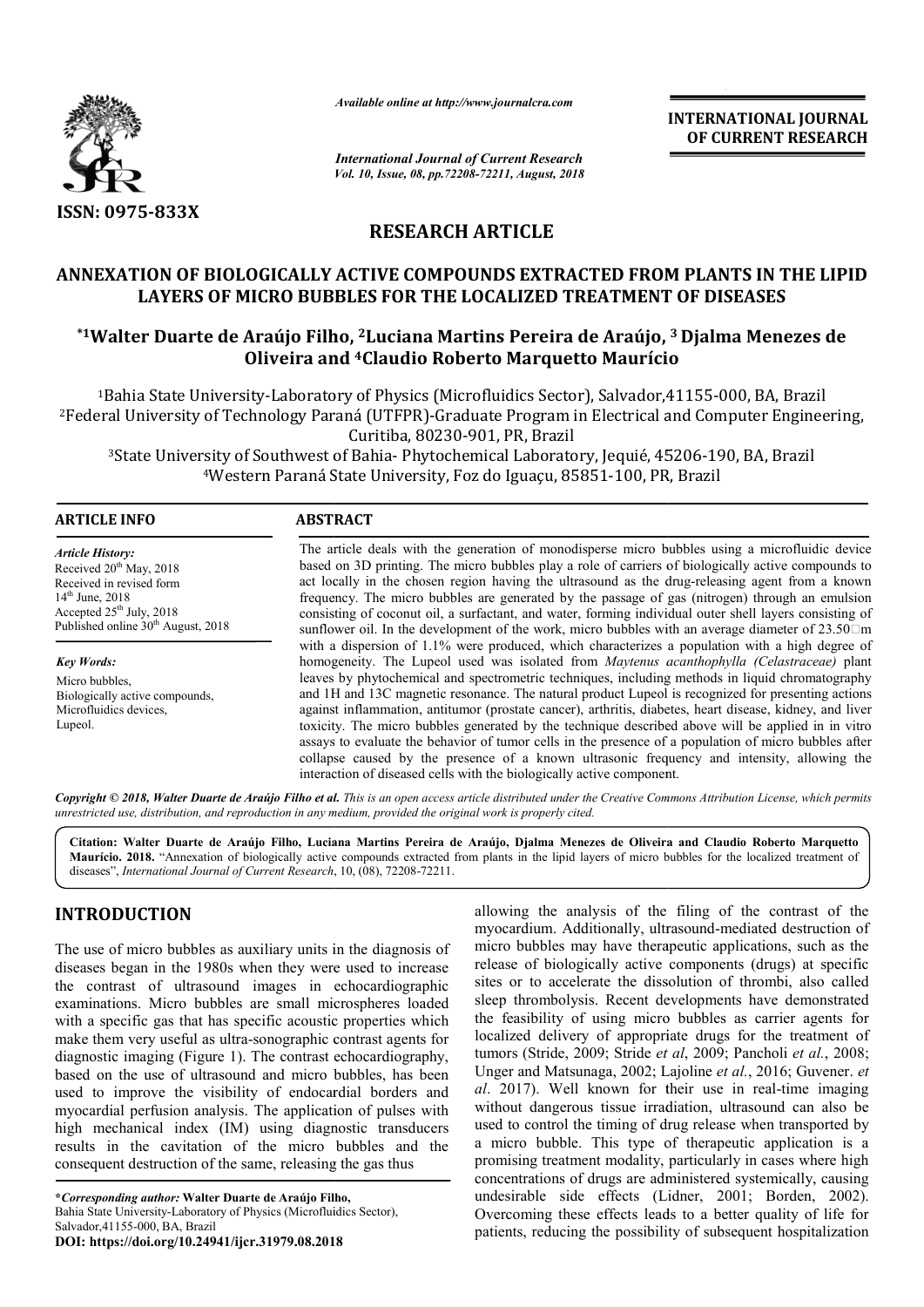during treatment. This work proposes the generation of monodisperse micro bubbles of lipid coating layer having the sunflower oil as a matrix. The micro bubbles are generated through a microfluidic device manufactured through 3D printing. Also, a biologically active compound Lupeol, extracted from the plant *Maytenus acanthophylla* , has been isolated to be attached to the lipid layer of the micro bubble. This compound has proven anti-inflammatory and anticancer properties and widely used in the treatment of uterine tumours in the southwest region of Bahia. The annexation of the component will occur in the generation process. Subsequently, the behaviour of tumor cells in vitro in the presence of Lupeol released after the incidence of irradiation with an ultrasonic field will be studied.



**Figure 1. Microbubble structure**

### **PROCEDURES AND METHODS**

#### **Generation of micro bubbles**

The microfluidic device design developed in the Solid Works environment with the SLDPRT extension and manufactured from a 3D OBJET EDEN 250 printer using the Vero Clear RGD810 transparent resin. Figure 2 shows the fabricated device used to generate micro bubbles.



**Figure 1. Microfluidics device used to the generation of micro . bubbles fabricated using a 3D printer**

Figure 3 shows in detail the geometry of the according to internal dimensions. The minimumdiameter of the device channels is  $400 \mu m$ . This value represents the maximum resolution of the equipment in the manufacture of closed channels, which is a limitation when it is necessary to work with channels of smaller dimensions. This restriction fixed with channels of smaller dimensions. This restriction fixed with a micro capillary of maximum outer diameter (body) of 1.0 mm coupled to the device.



**Figure 3. Detail the geometry of the a according to internal dimensions**

The micro capillary coupled to the device has the function of inflating the microbubble. The opening of the gas phase in the device is connecteddirectly to the size of themicro bubble generated as shown by the empirical equation below (Garstecki, 2010): capillary coupled to the device has the function of<br>e microbubble. The opening of the gas phase in the<br>onnecteddirectly to the size of themicro bubble<br>as shown by the empirical equation below

$$
\frac{D}{\lambda} = 1 + \alpha \frac{Q_G}{Q_L}
$$

Where  $D$  is the diameter of the micro bubble,  $Q_G$  represents the gas phase flow rate,  $Q_L$  the liquid phase flow rate,  $\alpha$  a proportionality constant and  $\lambda$  represents the opening of the gas phase feed channel. The proportionality constant for this equation depends on the geometric characteristics of the device such as the profile of the channels (circular profile) but is almost independent of the properties of the fluid. In the specific case,  $\alpha$  assumes the first order value (where  $\alpha = 1$ ) Garstecki, 2010). Thus, a micro capillary of 20 micrometers  $\mu$ of aperture was used to compose the micro bubble generating of aperture was used to compose the micro bubble generating de-vice. The microfluidic device operates in a two-phase mode as shown in Figure 4. The gas phase feed is performed through a gas cylinder containing Nitrogen (N2), a colorless, odorless and tasteless gas that makes up 78% the atmosphere, with pressure and flow controlled by the devices (SMC AS2000) and (SMC AS2001). Nitrogen has a molar mass of  $14.01 \text{ g}$  / mol and viscosity of 0.017562551 centipoises (cP). The liquid phase was injected into the capillary system through a hospital syringe pump (ST670-SAMTRONIC INFUSION SYSTEMS). The generation of the micro bubbles were monitored with a high-speed camera (VIS SDK 7.2.1) coupled to a stereo microscope (XTL series - STEREO ZOOM MICROSCOPE). The liquid phase consisted of an emulsion having water, high-speed camera (VIS SDK 7.2.1) coupled to a stereo microscope (XTL series - STEREO ZOOM MICROSCOPE).<br>The liquid phase consisted of an emulsion having water, coconut oil and the TWEEN 80 active surfactant in its composition in a mass ratio of 98:1.5:0.5. Figure 4 show too the experimental apparatus used to generate the micro bubbles. composition in a mass ratio of 98:1.5:0.5. Figure 4 show too the experimental apparatus used to generate the micro bubbles. Thirty micro bubble images were obtained in one second and processed automatically through a computational tool in a  $MATLAB^{\circledast}$  environment, as well as a statistical survey of the entire micro bubbles population generation process. gas phase feed channel. The proportionality constant for this equation depends on the geometric characteristics of the device such as the profile of the channels (circular profile) but is almost independent of the propert nown in Figure 4. The gas phase feed is performed througs cylinder containing Nitrogen (N2), a colorless, odorles tasteless gas that makes up 78% the atmosphere, wit sure and flow controlled by the devices (SMC AS2000 (SMC

#### **Obtaining the biologically active compound (Lupeol)**

The natural compound Lupeol is a pent acyclic triterpene MATLAB<sup>®</sup> environment, as well as a statistical survey of the entire micro bubbles population generation process.<br> **Obtaining the biologically active compound (Lupeol)**<br>
The natural compound Lupeol is a pent acyclic trite occurrence in several plant families (Connolly and Hill, 2008). occurrence in several plant families (Connolly and Hill, 2008).<br>Lupeol was isolated from the nonpolar extract of the leaves of *Maytenusacanthophylla* (*Celastraceae)* from phytochemical techniques, including liquid chromatography on silica gel and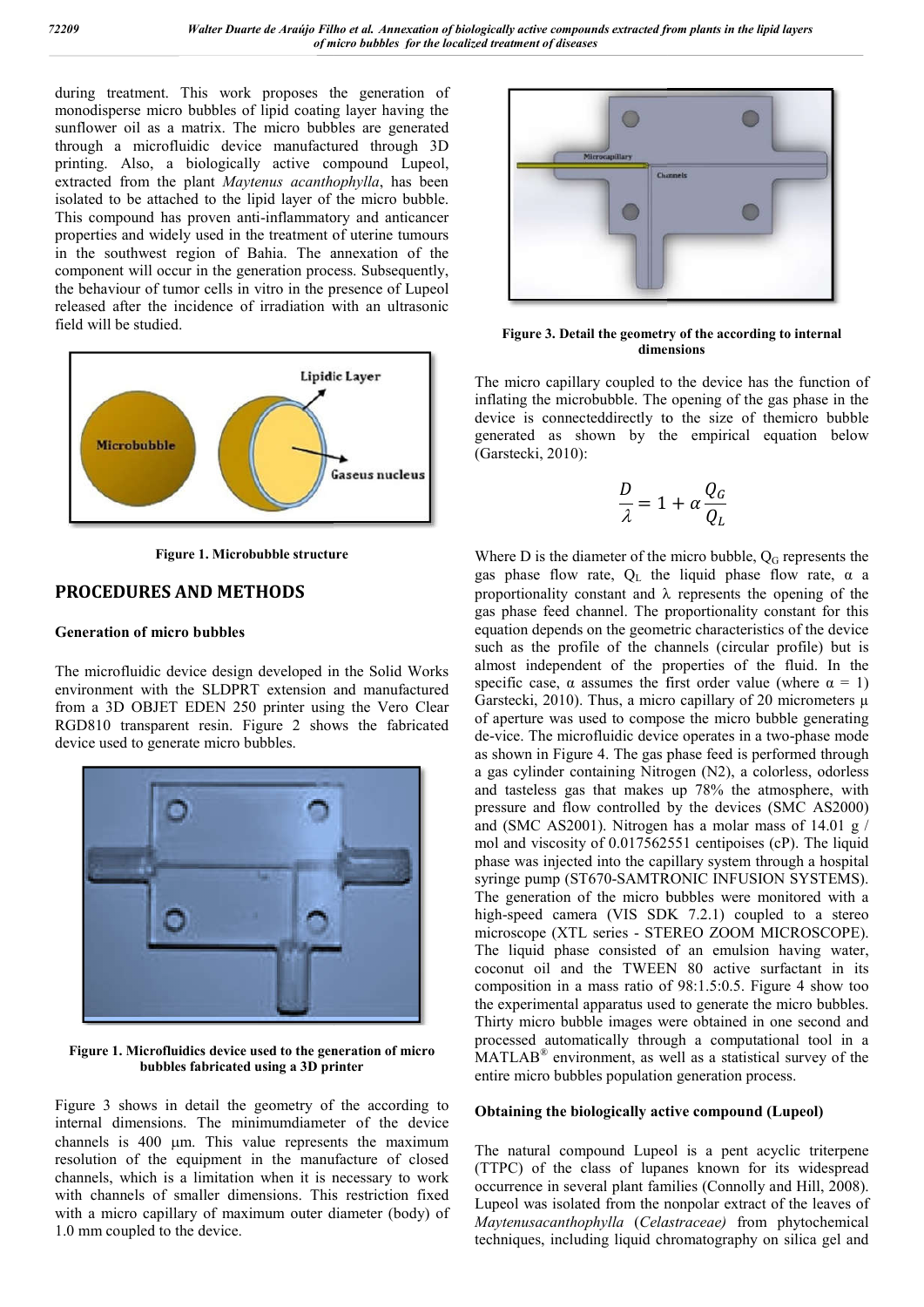spectrometric techniques. *M. acanthophylla* is a medicinal plant, used in the fight against inflammation and uterine cancer in the Southwest of Bahia. The hexane extract prepared with plant leaf and partitioned by liquid chromatography me methods provided the compound lupeol as a solid white,with melting at 216.5 °C (DSC). The absorption spectrum in the infrared region showed characteristic bands at  $3550$  and  $1040 \text{ cm}^{-1}$  (R-OH), 3400 cm<sup>-1</sup> (-CH<sub>2</sub>-COH-CH<sub>2</sub>-); 2920, 2850, 1470 and OH), 3400 cm<sup>-1</sup> (-CH<sub>2</sub>-COH-CH<sub>2</sub>-); 2920, 2850, 1470 and 1455 cm<sup>-1</sup> (-CH<sub>2</sub> and -CH<sub>3</sub>), 1640 and 1620 cm<sup>-1</sup> (RC=CH<sub>2</sub>), 1380 and 1360 cm<sup>-1</sup> (gem-dimethyl group), and 880 cm<sup>-1</sup> ( $PC-CH$ ). The chamical structure of I upsel was readily  ${}^{1}(RC=CH_{2}).$  The chemical structure of Lupeol was readily  ${}^{1}(RC=CH_{2})$ . The chemical structure of Lupeol was readily elucidated by  ${}^{13}C$  and  ${}^{1}H$  NMR spectroscopy by the hydrogen and olefinic carbons signals of  $H_2C-29$  and  $C-20$  that resonated at  $\delta$ H 4.69 and 4.57 (br. s, H-29a and b);  $\delta$ <sub>C</sub>109.32 and 150.96, assigned to C-29 and C-20, respectively. NMR spectra also showed the signal of a linked carbinolic (-CH-OH) at C-3 methine group with resonances at δH 3.19 (dd, 11.0 and 5.0 Hz, H-3) and  $\delta_c$  79.01 (C-3). Additionally, the signals of five other methane groups, seven methyl groups, ten methylene and Hz, H-3) and  $\delta_C$  79.01 (C-3). Additionally, the signals of five other methane groups, seven methyl groups, ten methylene and six non-hydrogenated carbons, all assigned to the Lupeol structure according to Figure 5 (de Oliveira, 2012), were observed. 11-29a and b);  $\delta_c$ 109.32 and 150.96, 20, respectively. NMR spectra also linked carbinolic (-CH-OH) at C-3







**Figure 5. The molecular structure of the TTPC Lupeol isolated from Maytenusacanthophylla**



**Figure 6. Passage of the micro bubbles downstream of the device**  channel Micro fluidic T-junction manufactured according to the **3D printing technique (Filho, W.A** *et al,* **2012).**



**Figure 7. The micro bubbles diameter histogram presented a normal distribution profile. Where, N represents the frequency of i** Figure 7. The micro bubbles diameter histogram presented a normal distribution profile. Where, N represents the frequency of the number of events for a gas phase flow  $(N_2) Q_{N_2} = 7.86 \times 10^{-4} \mu/s$ , liquid phase flow and  $Q_E$  = 1.38  $\mu$ *l*/s and viscosity relative of the **liquid phase of r = 1.58 mPa.s**

**Table 1. Diameters and ray's population of thirtymicro bubbles population captured in time of 1.0.s**

| Diameter $(\mu m)$ | Ray (µm) |
|--------------------|----------|
| 23.49              | 11.75    |
| 23.49              | 11.75    |
| 23.51              | 11.76    |
| 22.52              | 11.26    |
| 23.51              | 11.76    |
| 23.51              | 11.76    |
| 23.52              | 11.76    |
| 23.51              | 11.76    |
| 23.51              | 11.76    |
| 23.49              | 11.75    |
| 23.51              | 11.76    |
| 23.51              | 11.76    |
| 23.49              | 11.75    |
| 23.51              | 11.76    |
| 23.52              | 11.76    |
| 23.52              | 11.76    |
| 23.52              | 11.76    |
| 23.52              | 11.76    |
| 23.52              | 11.76    |
| 24.24              | 12.12    |
| 23.63              | 11.82    |
| 23.55              | 11.78    |
| 23.54              | 11.77    |
| 23.64              | 11.82    |
| 23.54              | 11.77    |
| 22.53              | 11.27    |
| 22.52              | 11.26    |
| 23.53              | 11.77    |
| 24.51              | 12.26    |
| 23.51              | 11.76    |

**Table 2. Quantitative data of micro bubbles generated**

| Mean Diameter of microbubbles [µm] | 23.50 |
|------------------------------------|-------|
| Standard deviation $[\mu]$         | 0.26  |
| Coefficient of variation [%]       | 11    |

Obtaining the chemical compound Lupeol by synthetic methods is not an easy task due to its stereochemistry with ten asymmetric centers in the structure, therefore obtaining Lupeol is directed to the natural sources as plants rich in this chemical constituent such as *Crataeva Crataevanurvala* (Gallo and Sarachine, 2009). Lupeol and derivatives have Lupeol been reported as active compounds against several tumor cell lines. Published studies show that Lupeol exhibits various pharmacological activities in both vitro as well as in vivo assays. The antitumor effect of ordining the chemical compound Lupeol by synthetic ethods is not an easy task due to its stereochemistry with ten ymmetric centers in the structure, therefore obtaining Lupeol directed to the natural sources as plants rich compounds against several tumor cell lines. Published studies<br>show that Lupeol exhibits various pharmacological activities in<br>both vitro as well as in vivo assays. The antitumor effect of